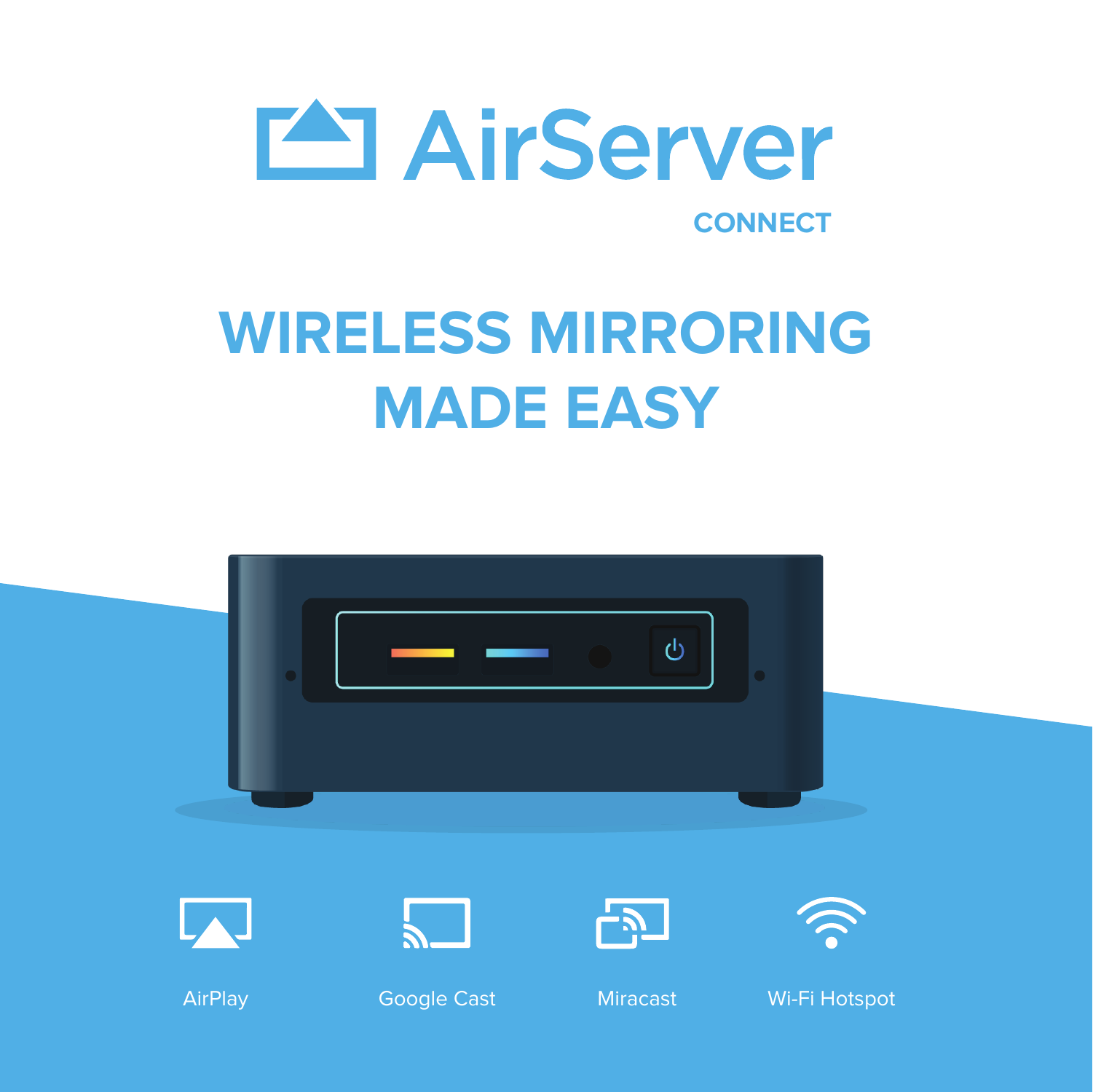| <b>Video Outputs</b>                            | HDMI 2.0, VGA                                                                                                                                                                                                                                    |
|-------------------------------------------------|--------------------------------------------------------------------------------------------------------------------------------------------------------------------------------------------------------------------------------------------------|
| <b>Output Resolution</b>                        | Automatically selects preferred display resolution<br>Up to 4k (4096 x 2160) at 60 fps on HDMI<br>Up to Full HD (1920 x 1080) on VGA                                                                                                             |
| <b>Connectors</b>                               | 4x USB for mouse, keyboard or touchscreen<br>1x LAN network port 10/100/1000<br>1x Power connector 12-19VDC<br>1x 3.5mm Headphone connector including optical out                                                                                |
| <b>Wireless Guest Hotspot</b>                   | 2.4 and 5GHz 802.11ac MU-MIMO,<br>support for older standards, WPA2-PSK                                                                                                                                                                          |
| <b>Network Access for Hotspot Users</b>         | Selectable: Only mirroring, Internet only, Full access to network                                                                                                                                                                                |
| <b>Network Connectivity</b>                     | Connects to network infrastructure by wired LAN<br>Support for certified optional USB Wi-Fi adapter if no LAN available                                                                                                                          |
| <b>Supported Mirroring Protocols</b>            | AirPlay, Google Cast, Miracast                                                                                                                                                                                                                   |
| <b>Supported Operating System for Mirroring</b> | Android version 4.5 and newer<br>Chrome OS<br>iOS version 7.0 and newer<br>MacOS version 7.0 and newer<br>Windows 10, Miracast over Infrastructure support from version 1703<br>Linux and older operating systems through Chrome browser casting |
| <b>Extended Desktop Support</b>                 | Windows 10 and MacOS                                                                                                                                                                                                                             |
| <b>Maximum Number of Connected Devices</b>      | At least 9 devices mirroring at 1080p/60fps                                                                                                                                                                                                      |
| <b>Management</b>                               | On-screen user interface<br>Password protected remote management                                                                                                                                                                                 |
| <b>Dimensions (LxWxH)</b>                       | 114 x 112 x 51mm / 4.5 x 4.4 x 2 inches                                                                                                                                                                                                          |
| Weight                                          | 600g / 1.322Lb                                                                                                                                                                                                                                   |
| <b>Power Consumption</b>                        | $<$ 25W                                                                                                                                                                                                                                          |
| <b>Power Management</b>                         | Option to turn off screen output when not in use                                                                                                                                                                                                 |
| <b>Network Configuration</b>                    | DHCP, Static IP, Proxy, Hotspot + WiFi channels                                                                                                                                                                                                  |
| Included in the Box                             | 65W Universal power supply, VESA mount, Quick start guide, EULA                                                                                                                                                                                  |
| <b>Warranty</b>                                 | Includes 3 years parts + labor                                                                                                                                                                                                                   |
| <b>Certifications</b>                           | CE, FCC, UL, RoHS, EAC, VCCI                                                                                                                                                                                                                     |
| <b>Software Udpates</b>                         | Free, automatic, over air updates                                                                                                                                                                                                                |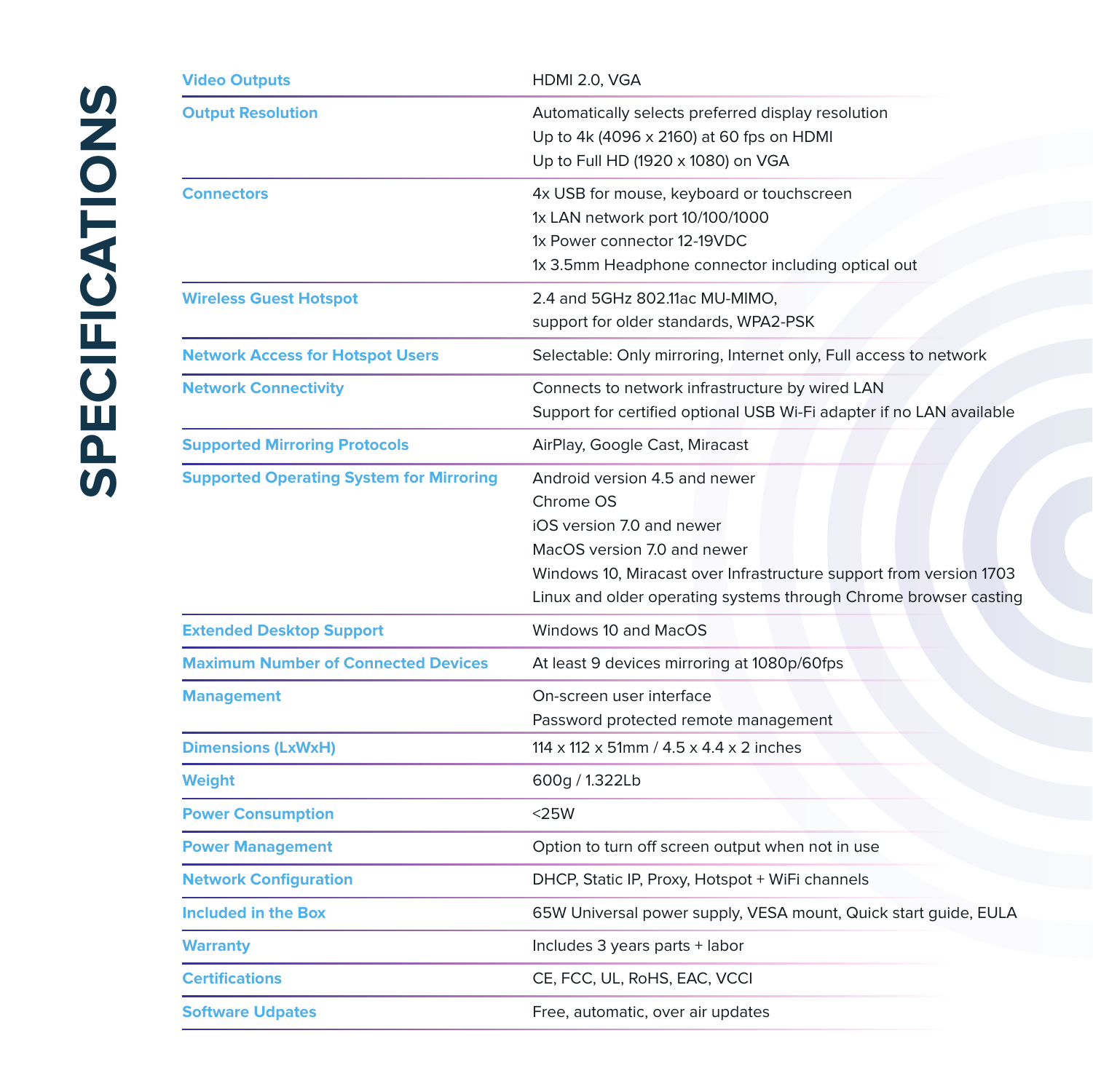### **EASE OF USE - BYOD**

Most meeting rooms, classrooms and auditoriums today are wired to connect older PC laptops. Presenters must carry various dongles and adapters in hope of being able to connect and display their content on the big screen. Often the results are lost time and the need for technician assistance. AirServer Connect solves this problem by allowing all users to connect wirelessly using the technology built into their device.

- Uses native casting technology to receive screen mirroring over AirPlay, Google Cast and Miracast
- Supports all major devices using iOS, MacOS, Android and Windows
- Built-in Wi-Fi hotspot allows guests to connect and start mirroring
- Up to 9 simultaneous connections in full quality No apps, no dongles, no cable mess



#### **SECURE - ENTERPRISE READY**

AirServer has been available as software since 2011 and has millions of active installations. However, we have found out that performance is very dependent on the hardware, Wi-Fi adapter and operating system and that managing multiple rooms becomes difficult with software installations. Thus we decided to make a hardware solution that has superior performance and allows administrators to have a consistent and manageable platform. The AirServer Connect is built on the Intel NUC platform with an embedded Linux based operating system that optimizes the performance for AirServer.

- Main features for IT and A/V administrators
- Support for all modern computers and mobile devices using native casting protocols
- Settings for network connectivity of guest hotspot (mirroring only, internet only, full access)
- Works without any network connectivity
- Remote management and lockdown of on-screen user interface
- AirServer has a known history of compatibility and updates since 2011

## **PERFECT FOR EDUCATION**